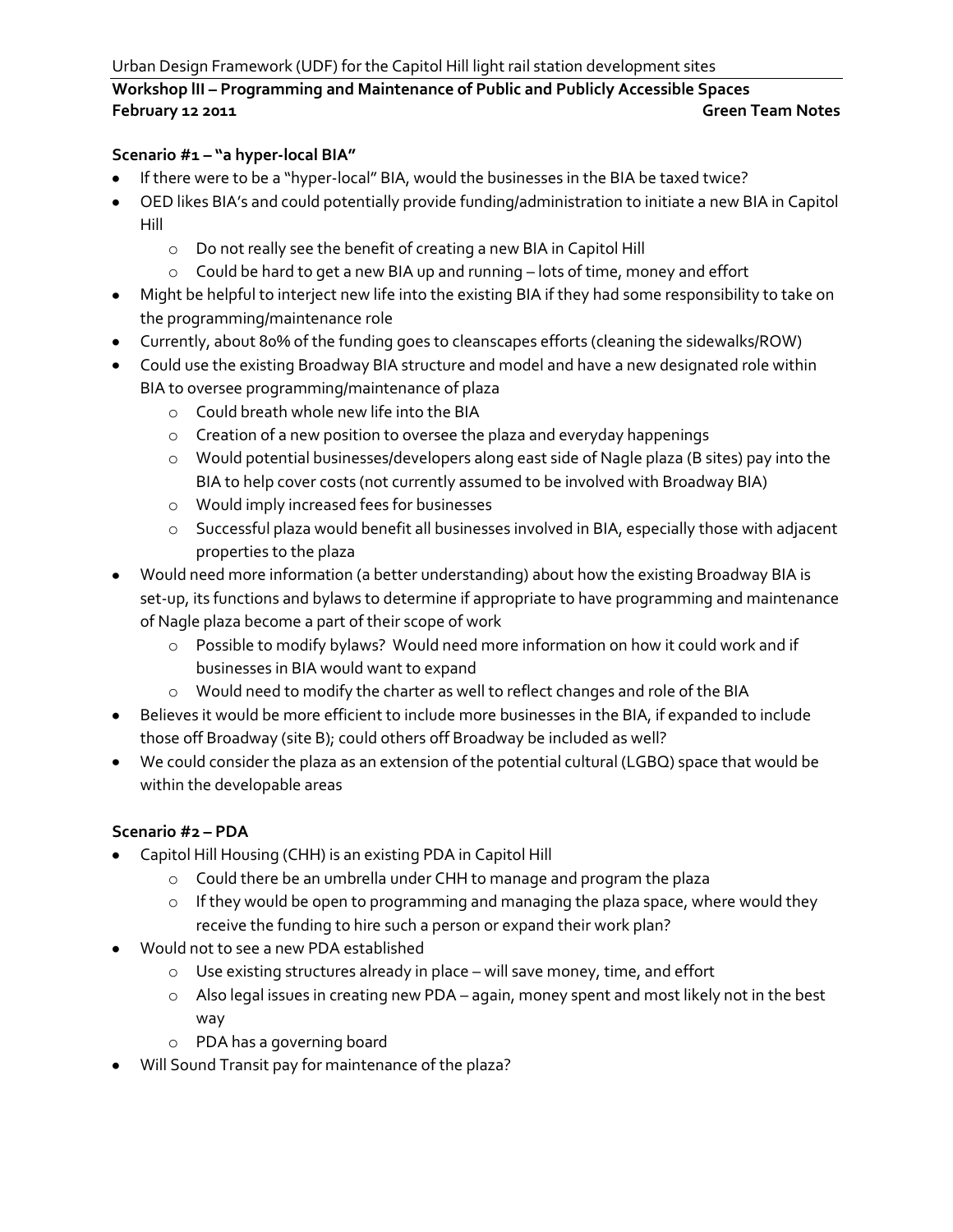# **Workshop lII – Programming and Maintenance of Public and Publicly Accessible Spaces February 12 2011 Green Team Notes**

- o Will they provide any funding for anything other than accessing their station box/vent shaft for their own purposes?
- o They will maintain ownership of the plaza, so why would they not help fund it as well?
- o Potentially understand that they might not want to fund programming of the plaza, but maintenance funding seems necessary
- Cal Anderson Park Alliance does positive programming at the park; could they help support the programming efforts in the plaza as well?
	- o Would need financial assistance to expand their programming, where would the funding come from?
	- o Could potentially be an option if they received funding support

### **Scenario #3 – outside entity (ex. Fremont Sunday Market)**

- Who decides who this entity is? Sound Transit or the developers/owners of the buildings?
- Use of the building could have direct interaction with the plaza, then they would need some say in happenings in the plaza
- Not sure if the Fremont Sunday Market is the best example not too many resident's surrounding the area and within a ROW – a bit of a different scenario at the plaza
- Occidental Park Alliance of Pioneer Square and Parks Department both have a role in organizing programs (table and chair set-up, etc.)
- Will Sound Transit decide what model to use? Who gets to decide?
- **Whatever model is chosen needs criteria (agreement) between Sound Transit and property owners for space activation and livability of the residents – needs to be compatible uses** 
	- o **Will need to organize an advisory role (made of property owners, businesses and residents and oversight entity)**

### **Scenario #4 – Master Developer**

- Unsure why Sound Transit would not provide more funding for plaza activation and cleanliness they will maintain ownership; they should feel responsible for its activation and maintenance
- If one developer is to develop the entire site, they become the "quarterback" of the site
	- o Could manage themselves or hire an entity to oversee the programming (would still need some sort of advisory committee for the resident's have a say in use?)
- Dead space (like at Mt. Baker LRT Station) is not haw we want to see plaza and that is owned by Sound Transit too. They do nothing to activate that space.
	- o Need ideas and funding for activation
	- o Mobile vendors alone will not activate the space
	- o There is actually no activation by any means at any of the ST LRT stations cannot happen with Nagle plaza
	- o Hopefully we are in the transition zone and with a better economy, spaces become more active
- This is the opportunity to make the plaza as the community wants to see it, obviously Sound Transit does not care as much as the community will (see other LRT stations as an example)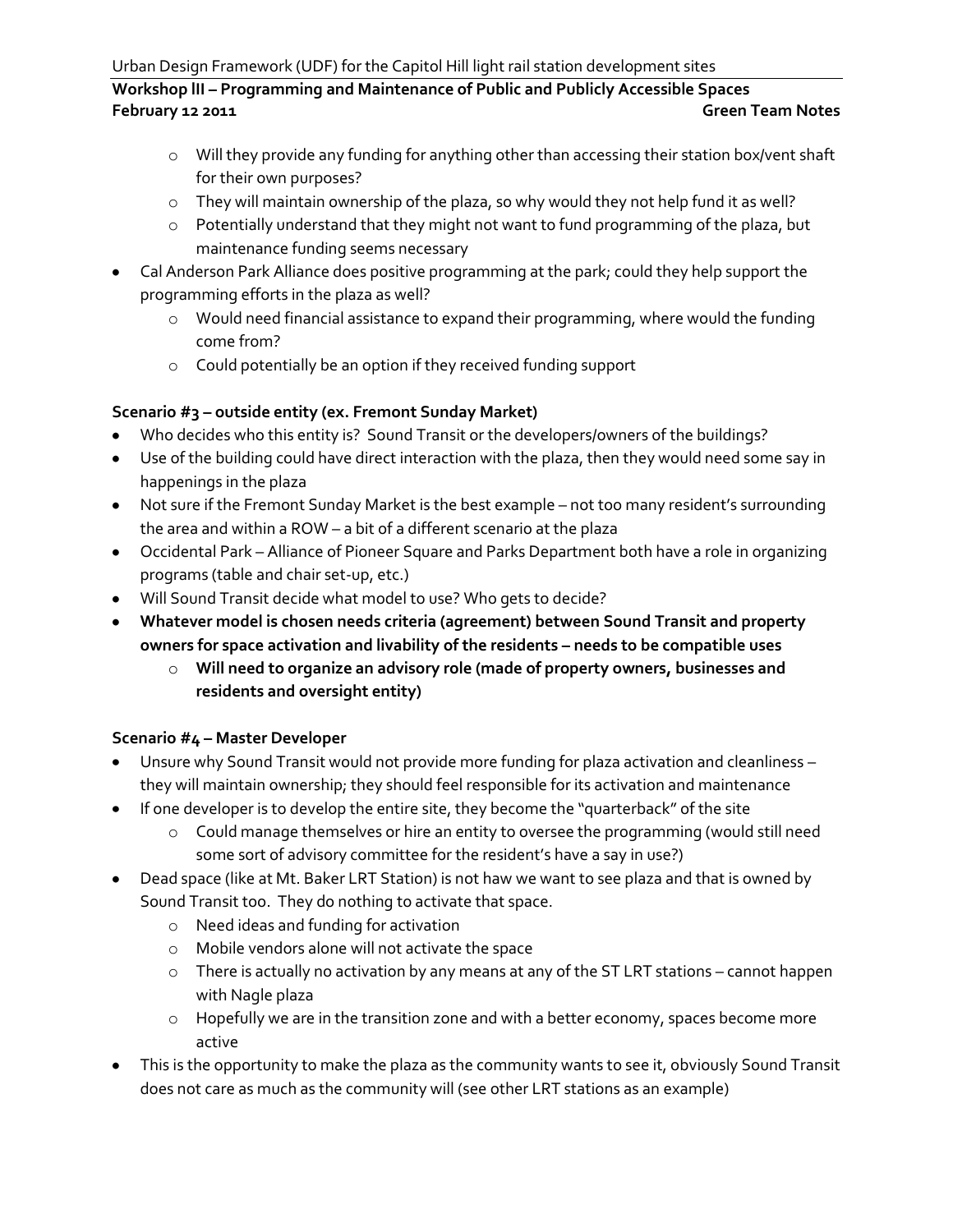# **Workshop lII – Programming and Maintenance of Public and Publicly Accessible Spaces February 12 2011 Green Team Notes**

- Sound Transit still considering a 99 year lease on all developable footprints, regardless, developers would not have own the plaza, ST will
- Design of plaza needs to be better than a blank slate
- Would more be in favor of scenario #4 if the developer/everyone residing in the buildings is in favor of programming /managing ideas and have criteria for applicable uses of the plaza

### **General plaza programming discussion:**

- Whatever entity programs and maintains the plaza area, they must have the best interests of the businesses/residents adjacent to the plaza. Need to represent all involved. Must have compatible uses (ex. late night concerts/music might not be the most compatibles use with the residential units above). Also depends on what type of active ground floor use might be happening within the sites.
- Should be a 24-hour or 18-hour hub of activity?
- Plaza needs to pay for itself over time and grow activities, users. Farmer's Market will be a good start and build from there, but activities need to be flowing by the time the plaza is built
- Does the farmer's market pay to use the space? Will they pay Sound Transit? Or will the entity running the plaza receive the funding to help with maintenance?
- Potential to have plaza area become a mini-version of Pike Place Market
- Would need criteria for uses is allowable or not
- Most likely will be a single person staffing (especially at the beginning of its life). Where would this person/entity reside? Depends on who will oversee the plaza
- Someone will need to be in charge of set-up/break down of different activities (similar to City Hall Plaza)
- Could the person in charge of programming come out of the city (office of arts and culture)? Would we want it to be city run? Probably not.
- What kind of infrastructure would need to be permanent? And how many permanent fixtures do we need? Will there still be farmer's market bays when no farmer's market is utilizing them? What other uses could use the bays? Need electricity and lighting hooked up. Look to Bellingham/Bainbridge island examples
- Also want spontaneous activities to happen, make it a more lively place, not sterile and always organized and scheduled
- One of the developers, might not want to oversee the programming, but could potentially provide the space for the overseer entity to work from in new development
- Would like uses along ground floor to use the plaza space as well spillage on to the market
- Someone need to have the control to approve/disallow ideas and activities someone need s the control and authority
- Design is so important to really connect the plaza and ground floor uses and connections to the uses
- Owner/developer of sites A and B would want to have control of what happens in the plaza, so that they could have some way to respond to residents' concerns
- As the plaza opens, needs to be active and have the ability to promote how the space should be used – get it right from the start and not have to use energy to turn around a bad situation (like has